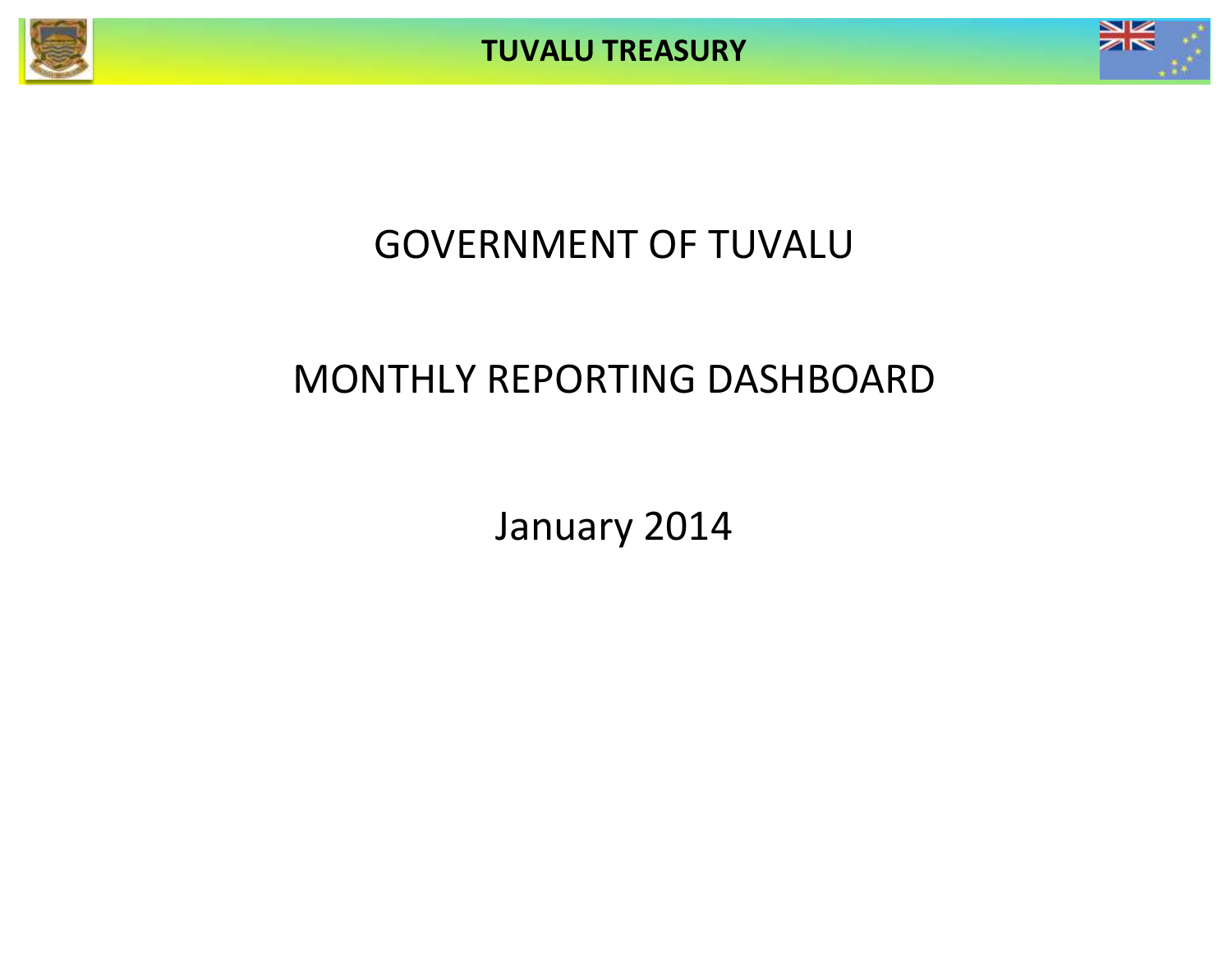





**Jan Feb Mar Apr May Jun Jul Aug Sep Oct Nov Dec**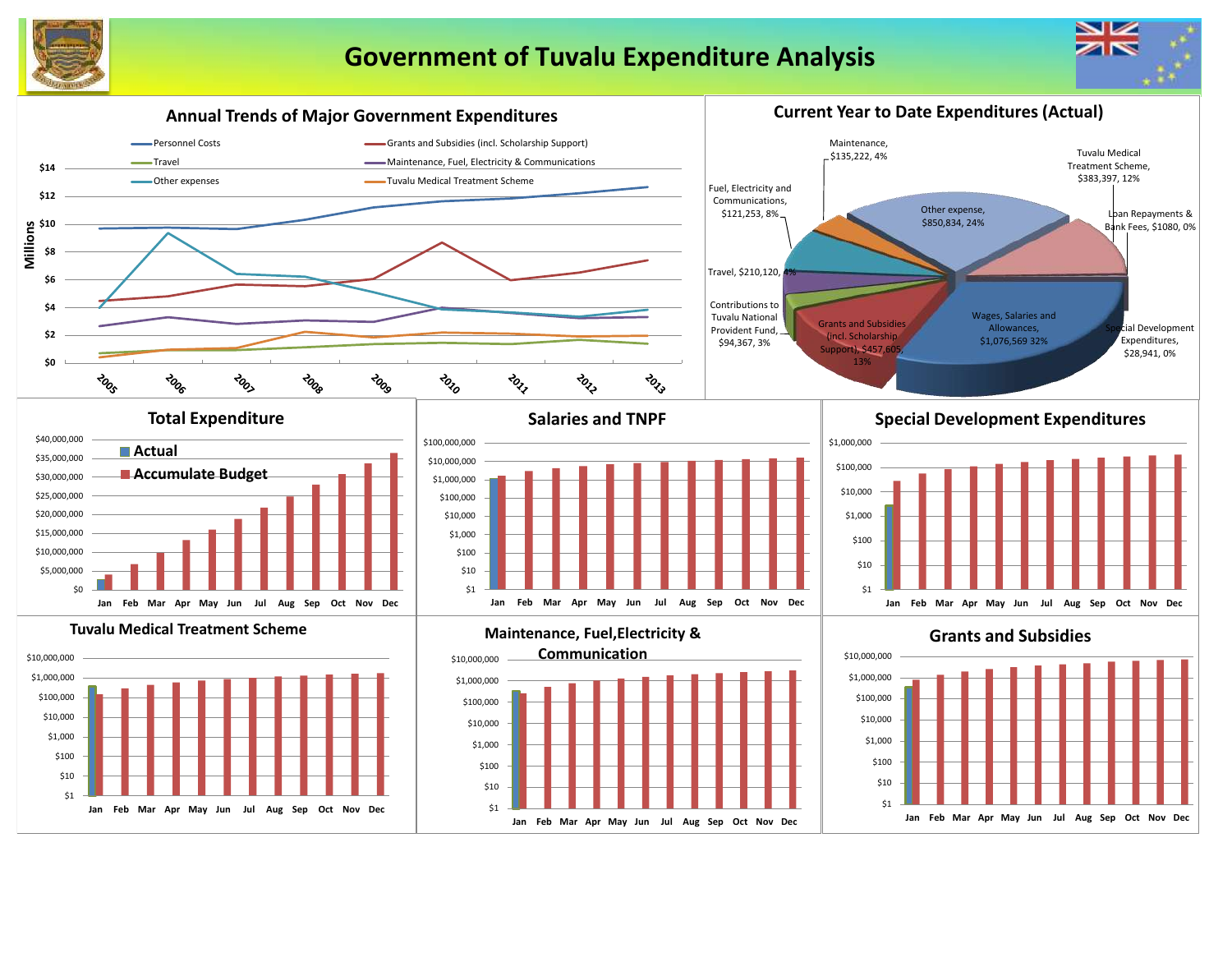

# **Government of Tuvalu Revenue Analysis**

 $z<sub>N</sub>$ 

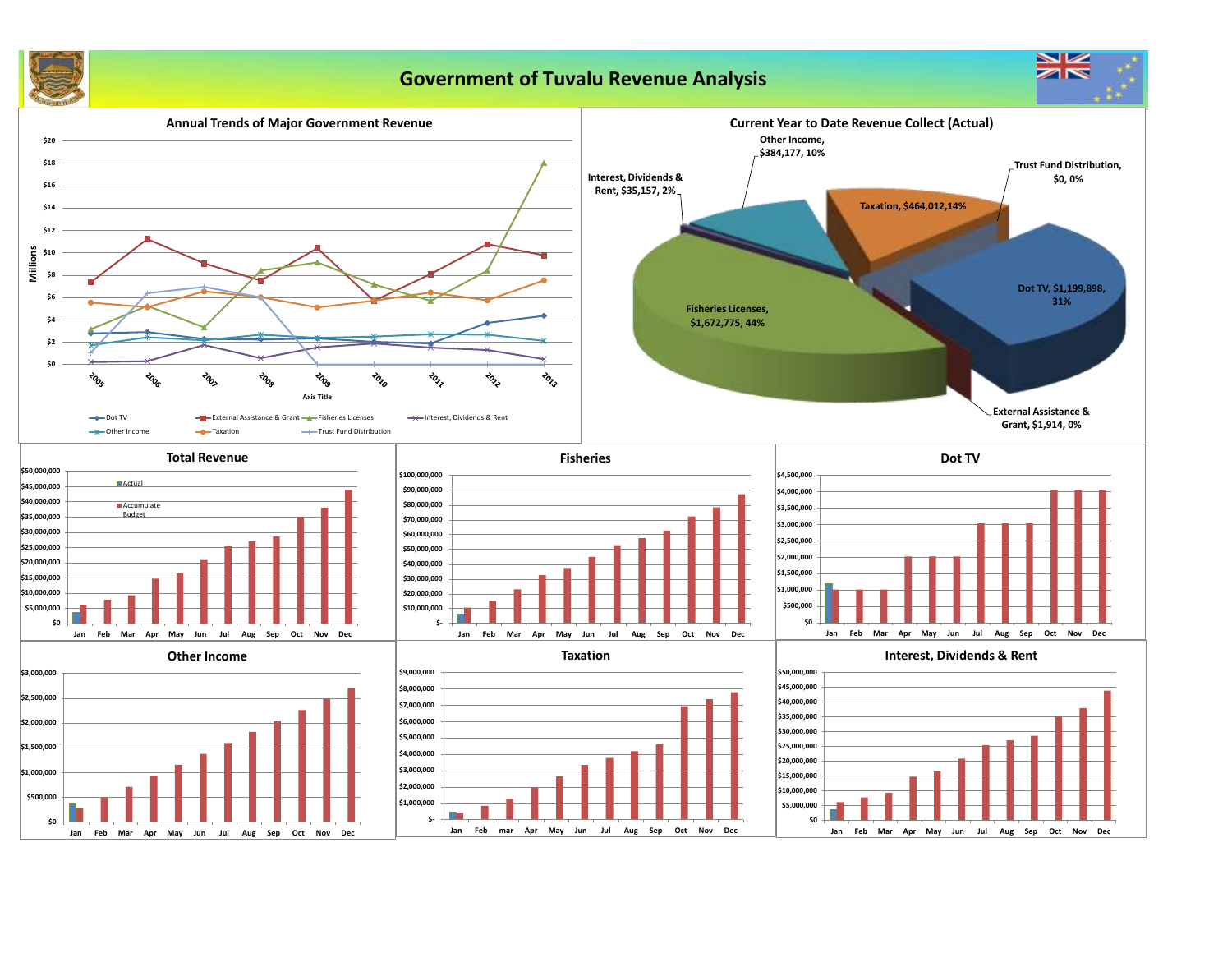## **MONTHLY STATEMENT OF RECEIPTS AND PAYENTS BY NATURE OF EXPENSE FOR THE PERIOD ENDED 31/01/2014**

| <b></b>                                                                   |                   |                   |                         |                   |                   |                   |                   |                   |                   |                   |                   |                   |                   |                   |                   |                      |                      |                             |
|---------------------------------------------------------------------------|-------------------|-------------------|-------------------------|-------------------|-------------------|-------------------|-------------------|-------------------|-------------------|-------------------|-------------------|-------------------|-------------------|-------------------|-------------------|----------------------|----------------------|-----------------------------|
|                                                                           | Year to Date      | Year to Date      | Year to Date            | January           | February          | March             | April             | May               | June              | July              | August            | September         | October           | November          | December          | <b>Forecast</b>      | 2014                 | Variance                    |
| <b>RECEIPTS</b>                                                           | Actual            | Budget            | Variance                | Actual            | Forecast          | Forecast          | Forecast          | Forecast          | Forecast          | Forecast          | Forecast          | Forecast          | Forecast          | Forecast          | Forecast          | <b>Full Year</b>     | <b>Budget</b>        | Forecast &<br><b>Budget</b> |
| Taxation                                                                  |                   |                   |                         |                   |                   |                   |                   |                   |                   |                   |                   |                   |                   |                   |                   |                      |                      |                             |
| Income Tax                                                                | 158,667           | 150,000           | 8,667                   | 158,667           | 150,000           | 150,000           | 150,000           | 150,000           | 150,000           | 150,000           | 150,000           | 150,000           | 150,000           | 150,000           | 150,000           | 1,808,667            | 1,800,000            | 8,667                       |
| Company Tax                                                               | $\mathbf 0$       | C                 | $\overline{0}$          | $\circ$           | $\mathbf{0}$      | $\mathbf{0}$      | 266,667           | 266,667           | 266,667           | $\mathbf{0}$      | $\overline{0}$    | $\mathbf 0$       | 1,900,000         | $\mathbf{0}$      |                   | 2,700,001            | 2,700,001            |                             |
| <b>Tuvalu Consumption Tax</b>                                             | 143,375           | 98,333            | 45,041                  | 143,375           | 98.333            | 98.333            | 98.333            | 98.333            | 98.333            | 98.333            | 98.333            | 98.333            | 98,333            | 98,333            | 98,333            | 1,225,041            | 1,180,000            | 45,041                      |
| Import Duty                                                               | 101,370           | 110,833           | $-9,464$                | 101,370           | 110,833           | 110,833           | 110,833           | 110,833           | 110,833           | 110,833           | 110,833           | 110,833           | 110,833           | 110,833           | 110,833           | 1,320,536            | 1,330,000            | $-9,464$                    |
| Import Levy & Excise                                                      | 55,403            | 50,000            | 5,403                   | 55,403            | 50,000            | 50,000            | 50,000            | 50,000            | 50,000            | 50,000            | 50,000            | 50,000            | 50,000            | 50,000            | 50,000            | 605,403              | 600,000              | 5,403                       |
| Other Taxes                                                               | 5.198             | 14.675            | $-9.477$                | 5.198             | 14.675            | 14.675            | 14,675            | 14.675            | 14.675            | 14.675            | 14.675            | 14.675            | 14.675            | 14.675            | 14.675            | 166,623              | 176,100              | $-9,477$                    |
|                                                                           | 464,012           | 423,842           | 40,170                  | 464,012           | 423,842           | 423,842           | 690,509           | 690,509           | 690,509           | 423,842           | 423,842           | 423,842           | 2,323,842         | 423,842           | 423,842           | 7,826,271            | 7,786,101            | 40,170                      |
| <b>Interest, Dividends and Rent</b>                                       |                   |                   |                         |                   |                   |                   |                   |                   |                   |                   |                   |                   |                   |                   |                   |                      |                      |                             |
| <b>Interest and Dividends</b>                                             | 12,657            | 10,000            | 2,657                   | 12,657            | 10,000            | 10,000            | (490,000)         | 10,000            | 10,000            | 10,000            | 10,000            | 10,000            | 10,000            | 1,393,862         | 10,000            | 1,006,519            | 1,003,862            | 2,657                       |
| Lease, rent and hire                                                      | 22,500            | 14,479            | 8,021                   | 22,500            | 24,079            | 24,079            | 24,079            | 24,079            | 24,079            | 24,079            | 24,079            | 24,079            | 24,079            | 24,079            | 24,079            | 287,369              | 279,348              | 8,021                       |
|                                                                           | 35.157            | 24,479            | 10,678                  | 35,157            | 34,079            | 34.079            | (465, 921)        | 34.079            | 34.079            | 34.079            | 34.079            | 34,079            | 34.079            | 1,417,941         | 34,079            | 1,293,888            | 1,283,210            | 10,678                      |
| <b>Other Government Charges</b>                                           |                   |                   |                         |                   |                   |                   |                   |                   |                   |                   |                   |                   |                   |                   |                   |                      |                      |                             |
| <b>Fisheries Licenses</b>                                                 | 1,672,775         | 784,695           | 888,080                 | 1,672,775         | 784,695           | 784,695           | 900,833           | 784,695           | 784,695           | 784,695           | 784,695           | 784,695           | 784,695           | 784,695           | 5,100,83          | 4.736.700            | 13,848,620           | 888,080                     |
| <b>Vessel Registrations</b>                                               | 245,172           | 70,833            | 174,339                 | 245,172           | 70.833            | 70.833            | 70.833            | 70.833            | 70.833            | 70.833            | 70.833            | 70.833            | 70.833            | 70,833            | 70.833            | 1.024.338            | 850,000              | 174,339                     |
| Marine Services (Nivaga II & Manu Folau)                                  | 58,399            | 40,000            | 18,399                  | 58,399            | 40,000            | 40,000            | 40,000            | 40,000            | 40,000            | 40,000            | 40,000            | 40,000            | 40,000            | 40,000            | 40,000            | 498,399              | 480,000              | 18,399                      |
| Stevedoring and Wharfage                                                  | 10,803            | 25,258            | $-14,456$               | 10,803            | 25,258            | 25,258            | 25,258            | 25,258            | 25,258            | 25,258            | 25,258            | 25,258            | 25,258            | 25,258            | 25,258            | 288,644              | 303,100              | $-14,456$                   |
| .TV                                                                       | 1,199,898         | 1,012,500         | 187,398                 | 1,199,898         | $\Omega$          | $\Omega$          | 1.012.500         | $\Omega$          | $\Omega$          | 1.012.500         | $\Omega$          | $\Omega$          | 1,012,500         | $\Omega$          |                   | 4,237,398            | 4,050,000            | 187,398                     |
| Provision of Goods and Services                                           | 37,374            | 42,618            | $-5,243$                | 37,374            | 58,318            | 58,318            | 58,318            | 58,318            | 58,318            | 58,318            | 58,318            | 58,318            | 58,318            | 58,318            | 58,318            | 678,867              | 684,110              | $-5,243$                    |
| Other Charges                                                             | 14.928            | 5.121             | 9.807                   | 14.928            | 40.321            | 40.321            | 40.321            | 40.321            | 40.321            | 40.321            | 40.321            | 40.321            | 40.321            | 40.321            | 40.32             | 458,458              | 448.651              | 9.807                       |
|                                                                           | 3,239,350         | 1,981,025         | 1,258,324               | 3,239,350         | 1,019,425         | 1,019,425         | 2,148,063         | 1,019,425         | 1,019,425         | 2,031,925         | 1,019,425         | 1,019,425         | 2,031,925         | 1,019,425         | 5,335,563         | 21,922,806           | 20,664,481           | 1,258,324                   |
| External Assistance and Grants<br><b>ROC</b>                              | $\Omega$          | ſ                 | $\Omega$                | r                 | $\Omega$          | 3.991.910         | $\Omega$          | $\Omega$          | $\Omega$          | $\Omega$          | 3.991.910         | $\Omega$          | $\Omega$          | $\Omega$          |                   | 7.983.819            | 7,983,819            | $\Omega$                    |
| AusAID (CIF)                                                              | $\Omega$          | ſ                 | $\Omega$                | r                 | $\Omega$          | $\Omega$          | $\Omega$          | $\Omega$          | 2.000.000         | $\mathbf 0$       | $\Omega$          | $\mathbf 0$       | $\Omega$          | $\mathbf{0}$      |                   | 2.000.000            | 2,000,000            | $\Omega$                    |
| New Zealand (CIF)                                                         | $\Omega$          | -C                | $\Omega$                |                   | $\mathbf{0}$      |                   | $\Omega$          | $\Omega$          | 520,800           | $\mathbf 0$       | $\mathbf 0$       | $\mathbf 0$       | $\mathbf 0$       | $\mathbf{0}$      |                   | 520,800              | 520,800              | $\Omega$                    |
| World Bank, IMF, ADB                                                      | $\Omega$          | 833               | $-833$                  | $\Omega$          | 833               | 3,000,833         | 833               | 833               | 833               | 833               | 833               | 833               | 833               | 833               | 833               | 3,009,167            | 3,010,000            | $-833$                      |
| PDF                                                                       | $\Omega$          | 13,000            | $-13,000$               | $\Omega$          | 13,000            | 13,000            | 13,000            | 13,000            | 13,000            | 13,000            | 13,000            | 13,000            | 13,000            | 13,000            | 13,000            | 143,000              | 156,000              | $-13,000$                   |
| Other Donors                                                              | 1.914             | 83,333            | $-81,419$               | 1,914             | 83.333            | 83,333            | 83,333            | 83.333            | 83,333            | 83,333            | 83.333            | 83,333            | 83,333            | 83,333            | 83,333            | 918,581              | 1,000,000            | $-81,419$                   |
|                                                                           | 1,914             | 97,167            | $-95,253$               | 1,914             | 97,167            | 7,089,076         | 97,167            | 97,167            | 2,617,967         | 97,167            | 4,089,076         | 97,167            | 97,167            | 97,167            | 97,167            | 14,575,366           | 14,670,619           | $-95,253$                   |
| Drawdown from TTF                                                         | $\Omega$          | $\Omega$          | $\Omega$                | $\Omega$          | $\Omega$          | $\Omega$          | $\Omega$          | $\Omega$          | $\Omega$          | $\Omega$          | $\Omega$          | $\Omega$          | $\Omega$          | $\Omega$          |                   |                      | n                    |                             |
|                                                                           |                   |                   |                         |                   |                   |                   |                   |                   |                   |                   |                   |                   |                   |                   |                   |                      |                      |                             |
| <b>Total Receipts</b>                                                     | 3,740,432         | 2,526,513         | 1,213,920               | 3,740,432         | 1,574,513         | 8,566,422         | 2,469,818         | 1,841,180         | 4,361,980         | 2,587,013         | 5,566,422         | 1,574,513         | 4,487,013         | 2,958,375         | 5,890,651         | 45,618,331           | 44,404,411           | 1,213,920                   |
| <b>PAYMENTS</b>                                                           |                   |                   |                         |                   |                   |                   |                   |                   |                   |                   |                   |                   |                   |                   |                   |                      |                      |                             |
| <b>Operations</b>                                                         |                   |                   |                         |                   |                   |                   |                   |                   |                   |                   |                   |                   |                   |                   |                   |                      |                      |                             |
| Wages, Salaries, and Employee Benefits                                    | 1,076,569         | 1,621,497         | 544,928                 | 1,076,569         | 1,213,667         | 1,213,667         | 1,213,667         | 1,213,667         | 1,213,667         | 1,213,667         | 1,213,667         | 1,213,667         | 1,213,667         | 1,213,667         | 1,213,667         | 14,426,908           | 14,971,836           | 544,928                     |
| Contributions to Tuvalu National Provident Fund                           | 94,367            | 176,179           | 81,811                  | 94,367            | 107,703           | 107,703           | 107,703           | 107,703           | 107,703           | 107,703           | 107,703           | 107,703           | 107,703           | 107,703           | 107,703           | 1,279,098            | 1,360,909            | 81,811                      |
| Travel                                                                    | 210,120           | 439,877           | 229,757                 | 210,120           | 170,318           | 170,323           | 170,323           | 170,323           | 170,323           | 170,323           | 170,323           | 170,323           | 170,323           | 170,323           | 170,323           | 2,083,662            | 2,313,419            | 229,757                     |
| Telephone and Internet                                                    | 7,525             | 13,743            | 6,218                   | 7,525             | 12,430            | 12,430            | 12,430            | 12,430            | 12,430            | 12,430            | 12,430            | 12,430            | 12,430            | 12,430            | 12,430            | 144,255              | 150,472              | 6,218                       |
| Maintenance                                                               | 135,223           | 85,145            | $-50,078$               | 135,223           | 84,135            | 84,135            | 373,886           | 84,135            | 84,135            | 84,135            | 84,135            | 84,135            | 84,135            | 84,135            | 84,135            | 1,350,456            | 1,300,378            | $-50,078$                   |
| Advertising and Provisions                                                | 138,033           | 73,898            | $-64, 135$              | 138,033           | 73,646            | 73,646            | 73,646            | 73,646            | 73,646            | 73,646            | 73,646            | 73,646            | 73,646            | 73,646            | 73,646            | 948,137              | 884,002              | $-64, 135$                  |
| Fuel and Oil                                                              | 121.253           | 174,416           | 53,163                  | 121,253           | 172.295           | 172,295           | 172,295           | 172,295           | 172,295           | 172.295           | 172,295           | 172,295           | 172.295           | 172,295           | 172,295           | 2.016.500            | 2,069,663            | 53,163<br>198,214           |
| Supplies and Equipment                                                    | 60.986            | 259,200           | 198.214                 | 60,986            | 142,445           | 142.445           | 142,445           | 142.445           | 142,445           | 142.445           | 142.445           | 142.445           | 142.445           | 142.445           | 142,445           | 1,627,882            | 1,826,096            | $-12,741$                   |
| Electricity                                                               | 87,831            | 75,090            | $-12,741$               | 87,831            | 75,090            | 75,090            | 75,090            | 75,090            | 75,090            | 75,090            | 75,090            | 75,090            | 75,090            | 75,090            | 75,090            | 913,823              | 901,082              |                             |
| Senior Citizen Scheme / Pension<br>TMTS (Tuvalu Medical Treatment Scheme) | 50,880<br>383.397 | 25,871<br>150,375 | $-25,009$<br>$-233,022$ | 50,880<br>383,397 | 25,871<br>150.375 | 25,871<br>150,375 | 25,871<br>150,375 | 25,871<br>150.375 | 25,871<br>150.375 | 25,871<br>150.375 | 25,871<br>150.375 | 25,871<br>150.375 | 25,871<br>150.375 | 25,871<br>150,375 | 25,871<br>150.375 | 335,461<br>2.037.522 | 310,452<br>1,804,500 | $-25,009$<br>$-233,022$     |
| Land & Property Rent                                                      | 7,553             | 27,029            | 19,476                  | 7,553             | 27,029            | 27,029            | 717,029           | 27,029            | 27,029            | 27,029            | 27,029            | 27,029            | 27,029            | 27,029            | 27,029            | 994.877              | 1,014,353            | 19,476                      |
|                                                                           | 2,373,737         | 3,122,320         | 748,582                 | 2,373,737         | 2,255,004         | 2,255,009         | 3,234,760         | 2,255,009         | 2,255,009         | 2,255,009         | 2,255,009         | 2,255,009         | 2,255,009         | 2,255,009         | 2,255,009         | 28,158,580           | 28,907,163           | 748,582                     |
| <b>Grants and Subsidies</b>                                               |                   |                   |                         |                   |                   |                   |                   |                   |                   |                   |                   |                   |                   |                   |                   |                      |                      |                             |
| <b>Grants and Subsidies</b>                                               | 127.236           | 301,310           | 174,074                 | 127,236           | 211,310           | 242,560           | 211,310           | 211,310           | 242,560           | 211,310           | 211,310           | 242,560           | 211,310           | 242,560           | 211,310           | 2,576,650            | 2,750,724            | 174,074                     |
| Outer Island Projects (SDE)                                               | 28.940            | 133,333           | 104.394                 | 28,940            | 133.333           | 133.333           | 133.333           | 133.333           | 133.333           | 133.333           | 133.333           | 133.333           | 133.333           | 133.333           | 133.333           | 1.495.606            | 1,600,000            | 104.394                     |
| Scholarships and Support                                                  | 75,869            | 344,287           | 268,418                 | 75,869            | 215,815           | 215,815           | 215,815           | 215,815           | 215,815           | 215,815           | 215,815           | 215,815           | 215,815           | 215,815           | 215,815           | 2.449.831            | 2,718,249            | 268,418                     |
| Contribution to Japan Grant Counterpart Fund                              | $\Omega$          | 26,532            | 26,532                  | $\Omega$          | 26,532            | 26,532            | 26,532            | 26,532            | 26,532            | 26,532            | 26,532            | 26,532            | 26,532            | 26,532            | 26,532            | 291,847              | 318,378              | 26,532                      |
| <b>Overseas Contributions</b>                                             | 225.559           | 54.963            | $-170,597$              | 225.559           | 33,963            | 26,963            | 49,489            | 26,963            | 26,963            | 26,963            | 26,963            | 285,437           | 38.963            | 26,963            | 26,963            | 822.148              | 651,551              | $-170,597$                  |
|                                                                           | 457,604           | 860,424           | 402,820                 | 457,604           | 620,952           | 645,202           | 636,478           | 613,952           | 645,202           | 613,952           | 613,952           | 903,676           | 625,952           | 645,202           | 613,952           | 7,636,082            | 8,038,902            | 402,820                     |
| <b>Loans and Interest</b>                                                 |                   |                   |                         |                   |                   |                   |                   |                   |                   |                   |                   |                   |                   |                   |                   |                      |                      |                             |
| <b>Interest and Bank Charges</b>                                          | 1,080             | 8,333             | 7,253                   | 1,080             | 8,333             | 8,333             | 8,333             | 8,333             | 8,333             | 8,333             | 8,333             | 8,333             | 8,333             | 8,333             | 8,333             | 92.747               | 100,000              | 7,253                       |
| Loan Repayment                                                            | $\Omega$          | 134,018           | 134,018                 | $\Omega$          | 833               | 63,596            | 833               | 833               | 833               | 833               | 163,250           | 116,070           | 833               | 833               | 83                | 349.584              | 483,602              | 134,018                     |
|                                                                           | 1.080             | 142,352           | 141,272                 | 1,080             | 9.167             | 71,930            | 9.167             | 9.167             | 9.167             | 9.167             | 171,584           | 124,404           | 9.167             | 9.167             | 9,167             | 442,330              | 583,602              | 141,272                     |
| <b>Capital Expenditures</b>                                               |                   |                   |                         |                   |                   |                   |                   |                   |                   |                   |                   |                   |                   |                   |                   |                      |                      |                             |
| Purchase/construction of assets                                           | 2,775             | 40.955            | 38,180                  | 2.775             | 40,955            | 40.955            | 40.955            | 40.955            | 40.955            | 40.955            | 40,955            | 40,955            | 40,955            | 40,955            | 40.955            | 453,279              | 491,458              | 38,180                      |
|                                                                           | 2,775             | 40.955            | 38,180                  | 2,775             | 40,955            | 40,955            | 40.955            | 40,955            | 40,955            | 40,955            | 40,955            | 40,955            | 40,955            | 40,955            | 40,955            | 453.279              | 491,458              | 38,180                      |
| <b>Total Payments</b>                                                     | 2,835,197         | 4,166,051         | 1,330,854               | 2,835,197         | 2,926,078         | 3,013,096         | 3,921,360         | 2,919,083         | 2,950,333         | 2,919,083         | 3,081,500         | ,324,044          | 2,931,083         | 2,950,333         | 2,919,083         | 6,690,271            | 38,021,125           | 1,330,854                   |
| NET SURPLUS / (DEFICIT)                                                   | 905,235           | $-1,639,538$      | 2,544,773               | 905,235           | $-1,351,565$      | 5,553,326         | $-1,451,542$      | $-1,077,903$      | 1,411,647         | $-332,070$        | 2,484,922         | $-1,749,531$      | 1,555,930         | 8,042             | 2,971,568         | 8,928,060            | 6,383,287            | 2,544,773                   |
| <b>FORECAST CASH POSITION</b><br>\$M                                      | 13.1              |                   |                         | 13.1              | 11.8              | 17.3              | 15.9              | 14.8              | 16.2              | 15.9              | 18.3              | 16.6              | 18.1              | 18.2              | 21.1              |                      |                      |                             |
| Consolidated Investment Fund                                              | 12,430,792        |                   |                         |                   |                   |                   |                   |                   |                   |                   |                   |                   |                   |                   |                   |                      |                      |                             |
| <b>General Current Account</b>                                            | 674,201           |                   |                         |                   |                   |                   |                   |                   |                   |                   |                   |                   |                   |                   |                   |                      |                      |                             |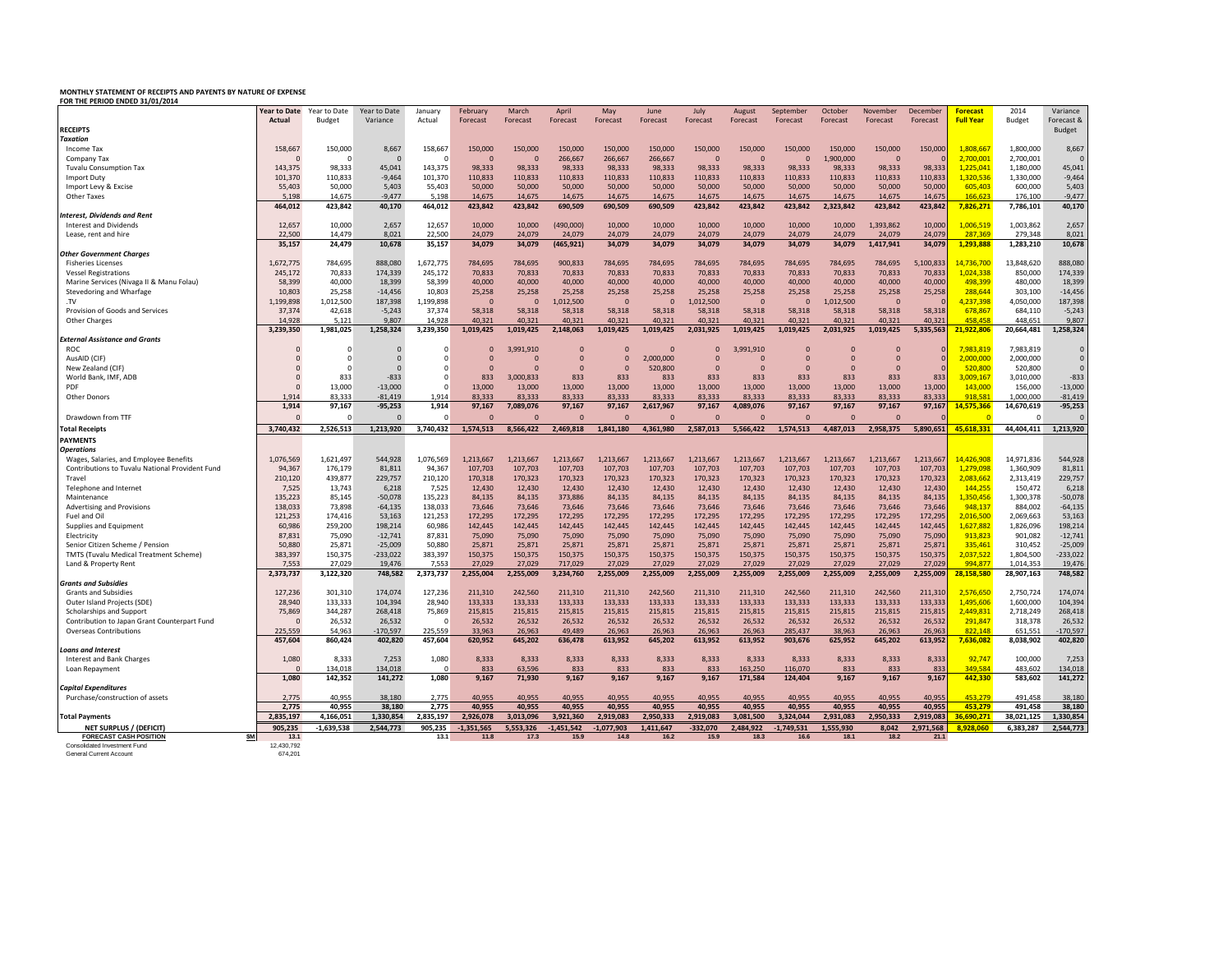### **MONTHLY STATEMENT OF RECEIPTS AND PAYMENTS BY DEPARTMENT For the Period Ended 31/01/2014 Budget Approved on Cash Basis**

|                          |                                                       | <b>Year to Date</b>     | <b>Year to Date</b> | <b>Year to Date</b> |             | <b>Variance YTD</b> |
|--------------------------|-------------------------------------------------------|-------------------------|---------------------|---------------------|-------------|---------------------|
|                          | <b>MINISTRY</b>                                       | Actual<br><b>Budget</b> |                     | Variance            | 2014 Budget | <b>Actual and</b>   |
|                          |                                                       |                         |                     |                     |             | 2014 Budget         |
|                          | <b>RECEIPTS</b>                                       |                         |                     |                     |             |                     |
| B                        | Office of the Prime Minister                          | 24,496                  | 27,808              | $-3,312$            | 333,700     | 309,204             |
| C                        | <b>Legal Services</b>                                 | 2,331                   | 6,171               | $-3,840$            | 74,050      | 71,719              |
| Ε                        | Office of the Auditor General                         |                         | 2,917               | $-2,917$            | 35,000      | 35,000              |
| F                        | Finance and Economic Development                      | 486,675                 | 412,545             | 74,130              | 21,133,661  | 20,646,986          |
| G                        | <b>Public Utilities</b>                               | 6,418                   | 91,650              | $-85,232$           | 1,099,800   | 1,093,382           |
| н                        | Health                                                | 230                     | 2,000               | $-1,770$            | 24,000      | 23,770              |
| $\overline{\phantom{a}}$ | <b>Natural Resources</b>                              | 1,675,642               | 803,400             | 872,243             | 15,458,032  | 13,782,390          |
| J                        | <b>Home Affairs</b>                                   | 4,430                   | 158                 | 4,272               | 15,100      | 10,670              |
| К                        | <b>Police and Prison Services</b>                     | 2,041                   | 4,908               | $-2,867$            | 58,900      | 56,859              |
| L                        | <b>Transport and Communications</b>                   | 1,526,939               | 1,175,571           | 351,368             | 6,006,850   | 4,479,912           |
| M                        | Education, Youth and Sports                           | 8,888                   | $-5,533$            | 14,421              | 67,800      | 58,912              |
| N                        | Judiciary                                             | 979                     | 481                 | 499                 | 5,770       | 4,790               |
| O                        | Foreign Affairs, Trade, Tourism, Environment & Labour | 1,362                   | 4,437               | $-3,075$            | 91,748      | 90,386              |
|                          | Sub Total per Head                                    | 3,740,432               | 2,526,513           | 1,213,920           | 44,404,411  | 40,663,979          |
|                          | Drawdown from the Tuvalu Trust Fund                   | 0                       | 0                   | $\Omega$            | 0           | $-0$                |
|                          | <b>Total receipts</b>                                 | 3,740,432               | 2,526,513           | 1,213,920           | 44,404,411  | 40,663,979          |
|                          |                                                       |                         |                     |                     |             |                     |
|                          | <b>PAYMENTS</b>                                       |                         |                     |                     |             |                     |
| Α                        | Office of the Governer General                        | 8,861                   | 64,522              | 55,661              | 198,955     | 190,094             |
| B                        | Office of the Prime Minister                          | 157,345                 | 318,087             | 160,742             | 3,074,718   | 2,917,373           |
| C                        | <b>Legal Services</b>                                 | 17,582                  | 57,895              | 40,312              | 391,456     | 373,874             |
| D                        | Parliament                                            | 43,930                  | 204,381             | 160,451             | 620,674     | 576,744             |
| E                        | Office of the Auditor General                         | 11,374                  | 145,679             | 134,305             | 461,657     | 450,283             |
| F                        | Finance and Economic Development                      | 89,324                  | 409,318             | 319,995             | 2,346,814   | 2,257,491           |
| G                        | <b>Public Utilities</b>                               | 87,630                  | 286,374             | 198,743             | 3,048,845   | 2,961,215           |
| н                        | Health                                                | 674,750                 | 508,081             | $-166,669$          | 5,458,618   | 4,783,868           |
|                          | <b>Natural Resources</b>                              | 174,927                 | 184,398             | 9,471               | 2,508,915   | 2,333,989           |
| $\perp$                  | <b>Home Affairs</b>                                   | 163,033                 | 494,445             | 331,412             | 4,025,570   | 3,862,536           |
| К                        | <b>Police and Prison Services</b>                     | 77,007                  | 130,297             | 53,290              | 1,412,416   | 1,335,409           |
| L                        | <b>Transport and Communications</b>                   | 559,161                 | 360,685             | $-198,476$          | 4,222,268   | 3,663,107           |
| M                        | Education, Youth and Sports                           | 582,513                 | 725,895             | 143,381             | 7,508,161   | 6,925,648           |
| N                        | Judiciary                                             | 20,454                  | 13,518              | $-6,936$            | 162,215     | 141,761             |
| O                        | Foreign Affairs, Trade, Tourism, Environment & Labour | 167,305                 | 262,476             | 95,171              | 2,579,841   | 2,412,536           |
|                          | <b>Total payments</b>                                 | 2,835,197               | 4,166,051           | 1,330,854           | 38,021,125  | 35,185,928          |
|                          |                                                       |                         |                     |                     |             |                     |
|                          | <b>NET SURPLUS / (DEFECIT)</b>                        | 905,235                 | $-1,639,538$        | 2,544,773           | 6,383,287   | 5,478,051           |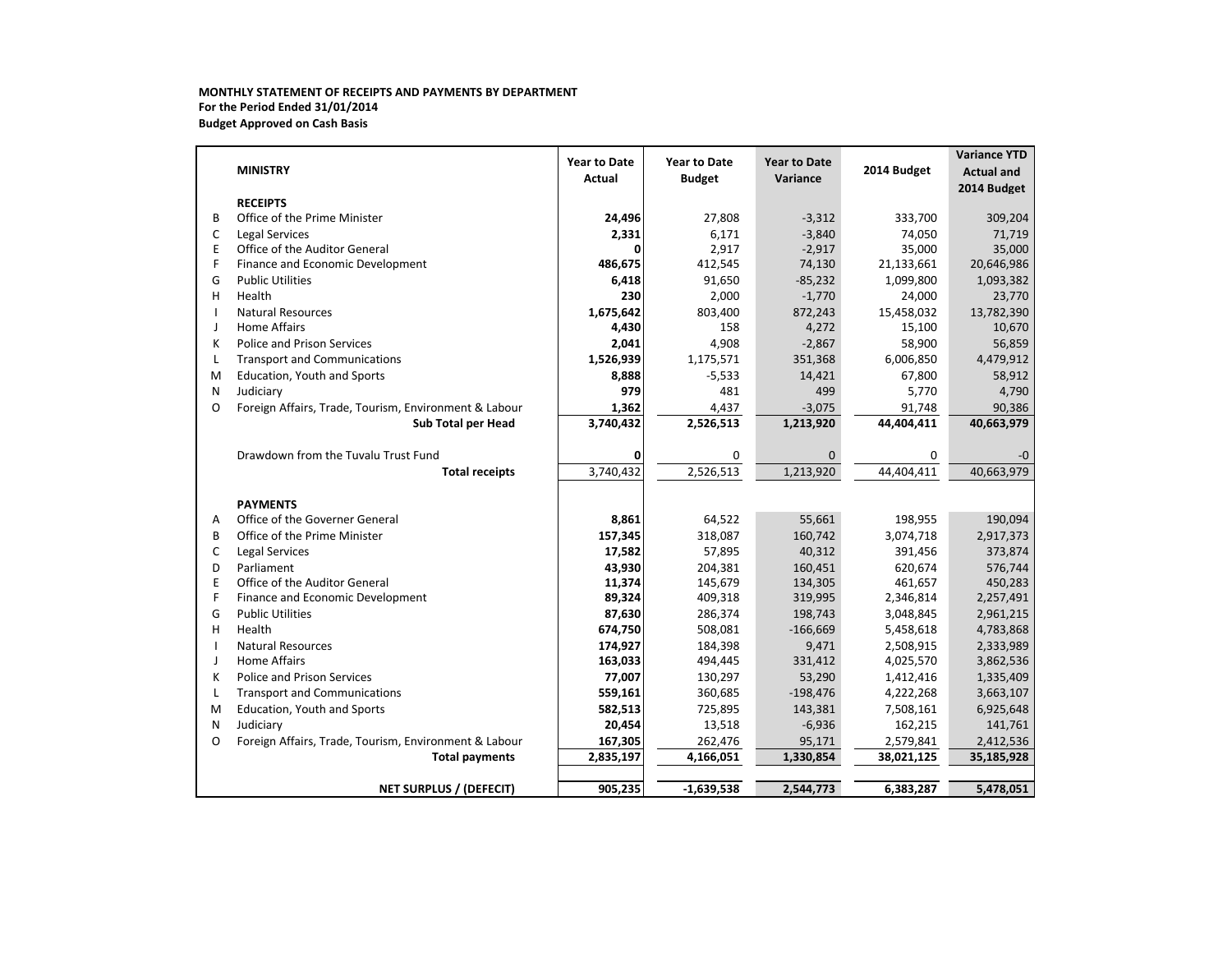### **MONTHLY STATEMENT OF RECEIPTS AND PAYENTS BY NATURE OF EXPENSE FOR THE PERIOD ENDED 31/01/2014**

|                                                                                           | <b>Year to Date</b> |           | <b>Year to Date</b>  |              | <b>Year to Date</b>    |              |                         |            |  |  |
|-------------------------------------------------------------------------------------------|---------------------|-----------|----------------------|--------------|------------------------|--------------|-------------------------|------------|--|--|
|                                                                                           | Actual              |           | <b>Budget</b>        |              | Variance               |              | 2014<br><b>Budget</b>   |            |  |  |
| <b>RECEIPTS</b>                                                                           |                     |           |                      |              |                        |              |                         |            |  |  |
| <b>Taxation</b>                                                                           |                     |           |                      |              |                        |              |                         |            |  |  |
| Income Tax                                                                                | 158,667             |           | 150,000              |              | 8,667                  |              | 1,800,000               |            |  |  |
| Company Tax                                                                               | 0                   |           | 0                    |              | $\mathbf{0}$           |              | 2,700,001               |            |  |  |
| <b>Tuvalu Consumption Tax</b>                                                             | 143,375             |           | 98,333               |              | 45.041                 |              | 1,180,000               |            |  |  |
| <b>Import Duty</b>                                                                        | 101,370             |           | 110,833              |              | $-9,464$               |              | 1,330,000               |            |  |  |
| Import Levy & Excise                                                                      | 55,403              |           | 50,000               |              | 5,403                  |              | 600,000                 |            |  |  |
| <b>Other Taxes</b>                                                                        | 5,198               |           | 14,675               |              | $-9,477$               |              | 176,100                 |            |  |  |
|                                                                                           |                     | 464,012   |                      | 423,842      |                        | 40,170       |                         | 7,786,101  |  |  |
| <b>Interest, Dividends and Rent</b>                                                       |                     |           |                      |              |                        |              |                         |            |  |  |
| <b>Interest and Dividends</b>                                                             | 12,657              |           | 10,000               |              | 2,657                  |              | 1,003,862               |            |  |  |
| Lease, rent and hire                                                                      | 22,500              |           | 14,479               |              | 8,021                  |              | 279,348                 |            |  |  |
|                                                                                           |                     | 35,157    |                      | 24,479       |                        | 10,678       |                         | 1,283,210  |  |  |
| <b>Other Government Charges</b>                                                           |                     |           |                      |              |                        |              |                         |            |  |  |
| <b>Fisheries Licenses</b>                                                                 | 1,672,775           |           | 784,695              |              | 888,080                |              | 13,848,620              |            |  |  |
| <b>Vessel Registrations</b>                                                               | 245,172             |           | 70,833               |              | 174,339                |              | 850,000                 |            |  |  |
| Marine Services (Nivaga II & Manu Folau)                                                  | 58,399              |           | 40,000               |              | 18,399                 |              | 480,000                 |            |  |  |
| Stevedoring and Wharfage                                                                  | 10,803              |           | 25,258               |              | $-14,456$              |              | 303,100                 |            |  |  |
| .TV                                                                                       | 1,199,898           |           | 1,012,500            |              | 187,398                |              | 4,050,000               |            |  |  |
| Provision of Goods and Services                                                           | 37,374              |           | 42,618               |              | $-5,243$               |              | 684,110                 |            |  |  |
| Other Charges                                                                             | 14,928              |           | 5,121                |              | 9,807                  |              | 448,651                 |            |  |  |
|                                                                                           |                     | 3,239,350 |                      | 1,981,025    |                        | 1,258,324    |                         | 20,664,481 |  |  |
| <b>External Assistance and Grants</b>                                                     |                     |           |                      |              |                        |              |                         |            |  |  |
| <b>ROC</b>                                                                                | 0                   |           | 0                    |              | $\mathbf{0}$           |              | 7,983,819               |            |  |  |
| AusAID (CIF)                                                                              | 0                   |           | 0                    |              | $\mathbf{0}$           |              | 2,000,000               |            |  |  |
| New Zealand (CIF)                                                                         | 0                   |           | 0                    |              | $\mathbf{0}$           |              | 520,800                 |            |  |  |
| World Bank, IMF, ADB                                                                      | 0                   |           | 833                  |              | $-833$                 |              | 3,010,000               |            |  |  |
| PDF                                                                                       | 0                   |           | 13,000               |              | $-13,000$              |              | 156,000                 |            |  |  |
| <b>Other Donors</b>                                                                       | 1,914               |           | 83,333               |              | $-81,419$              |              | 1,000,000               |            |  |  |
|                                                                                           |                     | 1,914     |                      | 97,167       |                        | $-95,253$    |                         | 14,670,619 |  |  |
|                                                                                           |                     |           |                      |              |                        |              |                         |            |  |  |
| Drawdown from TTF                                                                         | 0                   | 0         | 0                    | 0            | $\mathbf 0$            | $\mathbf{0}$ | 0                       |            |  |  |
| <b>Total Receipts</b>                                                                     |                     | 3,740,432 |                      | 2,526,513    |                        | 1,213,920    |                         | 44,404,411 |  |  |
| <b>PAYMENTS</b>                                                                           |                     |           |                      |              |                        |              |                         |            |  |  |
|                                                                                           |                     |           |                      |              |                        |              |                         |            |  |  |
| <b>Operations</b>                                                                         |                     |           |                      |              |                        |              |                         |            |  |  |
| Wages, Salaries, and Employee Benefits<br>Contributions to Tuvalu National Provident Fund | 1,076,569<br>94,367 |           | 1,621,497<br>176,179 |              | 544,928                |              | 14,971,836<br>1,360,909 |            |  |  |
| Travel                                                                                    |                     |           |                      |              | 81,811                 |              |                         |            |  |  |
| Telephone and Internet                                                                    | 210,120<br>7,525    |           | 439,877<br>13,743    |              | 229,757<br>6,218       |              | 2,313,419               |            |  |  |
| Maintenance                                                                               | 135,223             |           | 85,145               |              | $-50,078$              |              | 150,472                 |            |  |  |
|                                                                                           |                     |           |                      |              |                        |              | 1,300,378               |            |  |  |
| Advertising and Provisions                                                                | 138,033             |           | 73,898               |              | $-64,135$              |              | 884,002                 |            |  |  |
| Fuel and Oil                                                                              | 121,253             |           | 174,416              |              | 53,163                 |              | 2,069,663               |            |  |  |
| Supplies and Equipment<br>Electricity                                                     | 60,986              |           | 259,200              |              | 198,214                |              | 1,826,096               |            |  |  |
| Senior Citizen Scheme / Pension                                                           | 87,831              |           | 75,090               |              | $-12,741$<br>$-25,009$ |              | 901,082                 |            |  |  |
|                                                                                           | 50,880              |           | 25,871               |              |                        |              | 310,452                 |            |  |  |
| <b>TMTS (Tuvalu Medical Treatment Scheme)</b>                                             | 383,397             |           | 150,375              |              | $-233,022$             |              | 1,804,500               |            |  |  |
| Land & Property Rent                                                                      | 7,553               |           | 27,029               |              | 19,476                 |              | 1,014,353               |            |  |  |
| <b>Grants and Subsidies</b>                                                               |                     | 2,373,737 |                      | 3,122,320    |                        | 748,582      |                         | 28,907,163 |  |  |
| <b>Grants and Subsidies</b>                                                               | 127,236             |           | 301,310              |              | 174,074                |              | 2,750,724               |            |  |  |
| Outer Island Projects (SDE)                                                               | 28,940              |           | 133,333              |              | 104,394                |              | 1,600,000               |            |  |  |
| Scholarships and Support                                                                  | 75,869              |           | 344,287              |              | 268,418                |              | 2,718,249               |            |  |  |
| Contribution to Japan Grant Counterpart Fund                                              | 0                   |           | 26,532               |              | 26,532                 |              | 318,378                 |            |  |  |
| <b>Overseas Contributions</b>                                                             | 225,559             |           | 54,963               |              | $-170,597$             |              | 651,551                 |            |  |  |
|                                                                                           |                     | 457,604   |                      | 860,424      |                        | 402,820      |                         | 8,038,902  |  |  |
| <b>Loans and Interest</b>                                                                 |                     |           |                      |              |                        |              |                         |            |  |  |
| Interest and Bank Charges                                                                 | 1,080               |           | 8,333                |              | 7,253                  |              | 100,000                 |            |  |  |
| Loan Repayment                                                                            |                     |           | 134,018              |              | 134,018                |              | 483,602                 |            |  |  |
|                                                                                           | 0                   | 1,080     |                      | 142,352      |                        |              |                         | 583,602    |  |  |
| <b>Capital Expenditures</b>                                                               |                     |           |                      |              |                        | 141,272      |                         |            |  |  |
| Purchase/construction of assets                                                           | 2,775               |           | 40,955               |              | 38,180                 |              | 491,458                 |            |  |  |
|                                                                                           |                     | 2,775     |                      | 40,955       |                        | 38,180       |                         | 491,458    |  |  |
| <b>Total Payments</b>                                                                     |                     | 2,835,197 |                      | 4,166,051    |                        | 1,330,854    |                         | 38,021,125 |  |  |
|                                                                                           |                     |           |                      |              |                        |              |                         |            |  |  |
| NET SURPLUS / (DEFECIT)                                                                   |                     | 905,235   |                      | $-1,639,538$ |                        | 2,544,773    |                         | 6,383,287  |  |  |